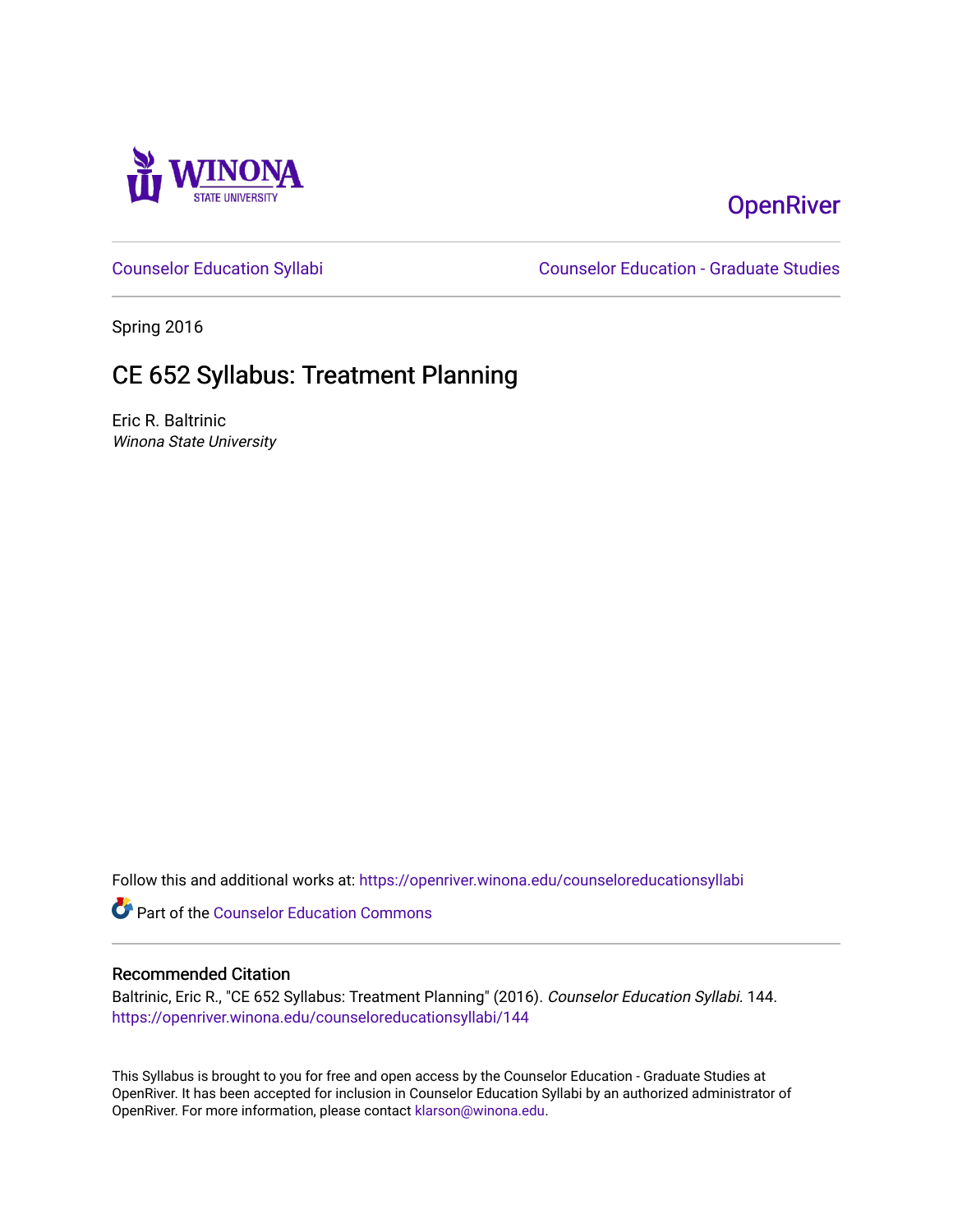| <b>Winona State University</b><br><b>Counselor Education Department</b><br>CE 652: Treatment Planning<br>Semester Hours: 3 |                                                                                                                                 |  |  |  |
|----------------------------------------------------------------------------------------------------------------------------|---------------------------------------------------------------------------------------------------------------------------------|--|--|--|
| <b>Course Location</b>                                                                                                     | This class meets face-to-face weekly; Thursday evenings from 5pm to 8pm on the<br>WSU Rochester Campus, in East Hall, Room 265. |  |  |  |
| <b>Instructor</b>                                                                                                          | Eric R. Baltrinic, Ph.D.                                                                                                        |  |  |  |
| <b>Instructor Phone &amp;</b><br><b>E-Mail</b>                                                                             | (330) 224-4569; EBaltrinic@winona.edu                                                                                           |  |  |  |
| <b>Program Website</b>                                                                                                     | https://www.winona.edu/counseloreducation/                                                                                      |  |  |  |
| <b>Instructor Office</b><br><b>Location</b>                                                                                | Gildemeister Hall, Room 116A                                                                                                    |  |  |  |
| <b>Instructor Office</b><br><b>Hours:</b>                                                                                  | Monday: 1:00pm—5:00pm; Tuesday: 2:00pm—6pm; Thursday: 3:00pm—5:00pm<br>(Rochester Campus & Virtual for Winona students)         |  |  |  |

## **I. COURSE DESCRIPTION**

This course is designed to assist mental health counselors in designing client-centered, individualized and culturally sound treatment plans for a wide variety of clinical mental health disorders. Course content will include a strong focus on the diagnosis of mental health disorders based on criteria from the DSM-5, and the subsequent treatment planning and provision of evidence based clinical care. Students completing this course with a satisfactory evaluation will:

Be familiar with evidence-based treatment as a philosophy of practice as well as interventions indicated for specific mental health disorders. Special attention will be paid designing treatment plans that focus on outcomes that reflect effective, quality mental health care. Issues of ethics in relation to using manualized approaches to psychotherapy will be addressed.

Be able to create basic treatment plans using evidence-based interventions for depression, anxiety disorders, substance abuse, and other common presenting problems, and construct means of evaluating client progress.

## **II. COURSE PREREQUISITES**

Prior to enrolling in this course, students must have completed:

- CE 601 (Foundations of Counseling)
- CE 658 (Microskills)
- CE 650 (Diagnosis and Psychopathology of Adults) *or* CE 651 (Diagnosis and Psychopathology of Children and Adolescents)
- CE 660 (Counseling Theory and Practice)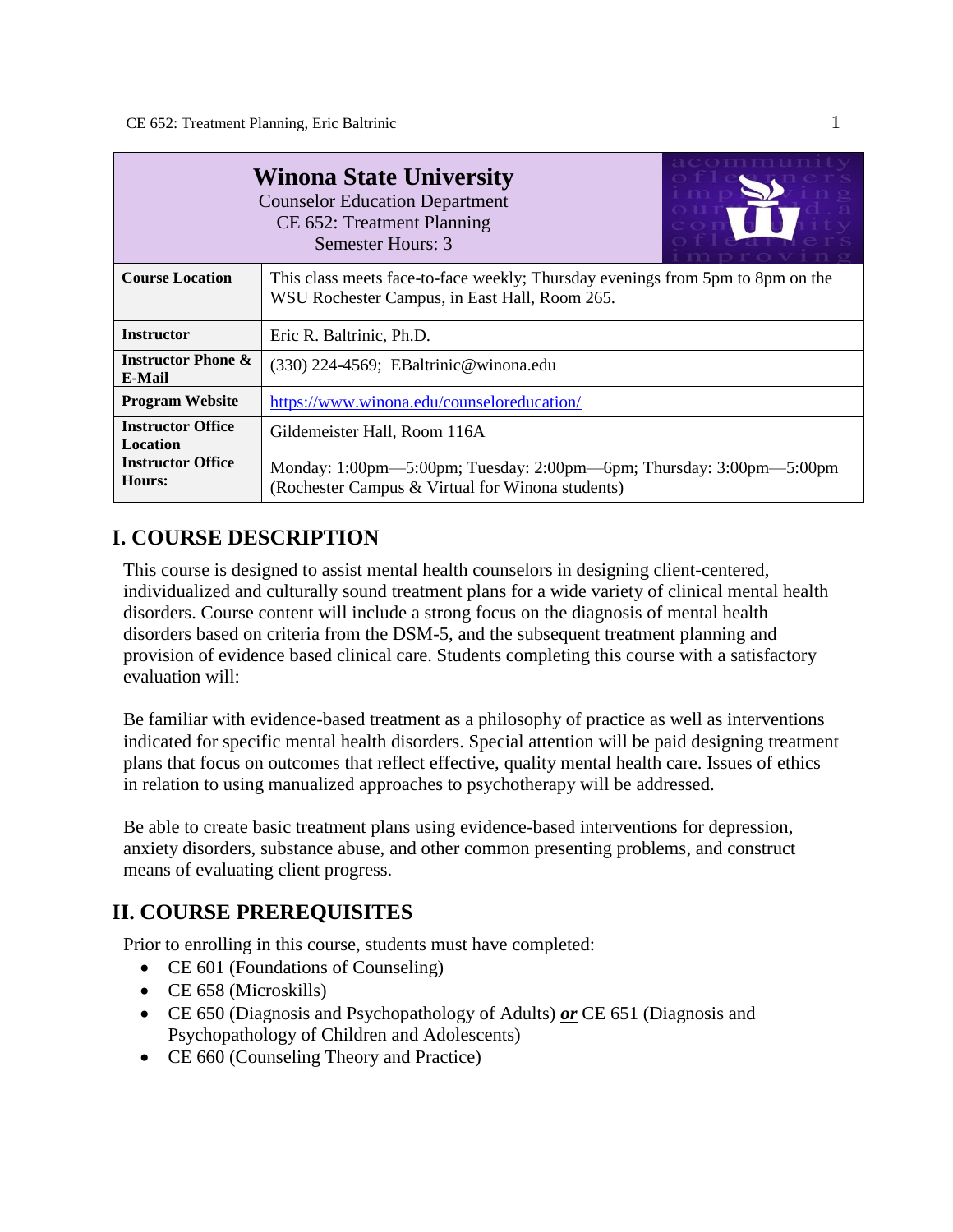## **III. COURSE OBJECTIVES**

Students who complete this course will:

- Know the principles, models, and documentation formats of biopsychosocial case conceptualization and treatment planning.
- Recognize the importance of family, social networks, and community systems in the treatment of mental and emotional disorders.
- Know evidence-based treatments and basic strategies for evaluating counseling outcomes in clinical mental health counseling.
- Develop and implement appropriate treatment plans based on the gathering and synthesis of relevant information such as medical and mental health history, current symptoms, and assessment results.
- Become familiar with managed care issues such as reimbursement, right to practice, access and privileges within the system.
- Examine the ethical considerations relevant to the practice of mental health counseling.
- Consider the multicultural issues inherent in the practice treatment planning in mental health counseling.

## **IV. COURSE REQUIRED TEXTS**

1. Schwitzer, A. M. & Rubin, L. C. (2015). *Diagnosis & treatment planning skills: A popular culture casebook approach* (2nd ed.). Thousand Oak, CA: Sage.

**This is the main textbook for the course and is available in the WSU Rochester bookstore.**

2. American Psychiatric Association. (2013). *Diagnostic and statistical manual of mental disorders* (5th ed.). Washington, DC: Author

## **This text should have been purchased prior to enrolling in this course when you completed CE 650, or 651.**

3. American Psychological Association. (2010). *Publication Manual of the American Psychological Association.* Washington, DC: American Psychological Association.

## **This text should have been purchased at the start of your program and is required by the CED for ALL students (see CED Program handbook 2015-2016, p. 53).**

4. American Counseling Association. (2014). American Counseling Association Code of Ethics. Available at: [https://www.counseling.org/resources/aca-code-of](https://www.counseling.org/resources/aca-code-of-ethics.pdf)[ethics.pdf](https://www.counseling.org/resources/aca-code-of-ethics.pdf)

## **Additional readings will be posted by the Instructor on D2L (see Course Schedule)**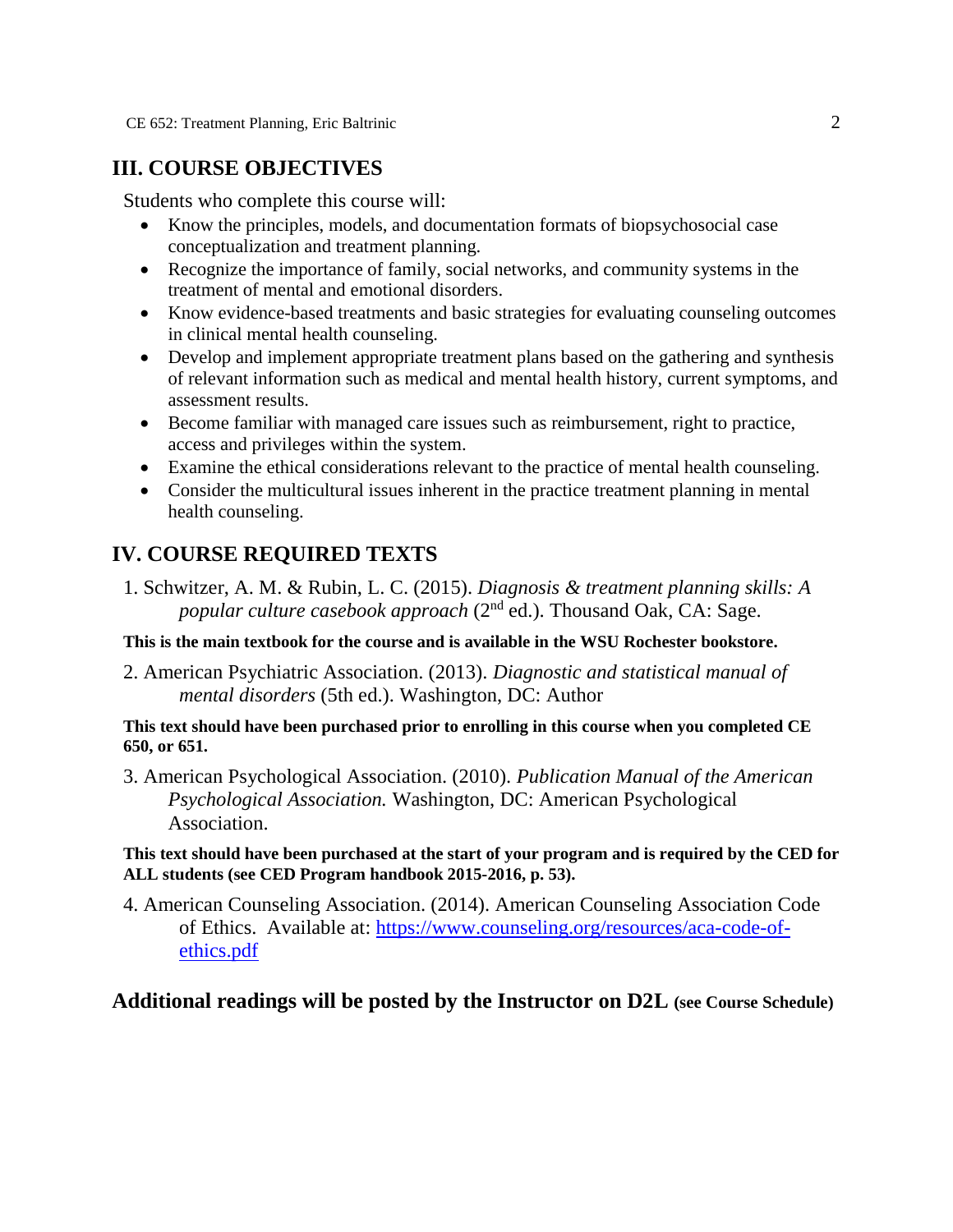## **V. COURSE CONTENT AREAS**

The course meets the Council for the Accreditation of Counseling and Related Educational Programs (CACREP, 2009) Standards for Clinical Mental Health Counseling. *Content areas, student learning objectives and the evaluation methods for CE 652 are outlined below.*

| <b>CACREP CONTENT AREAS</b>             |
|-----------------------------------------|
| <b>Student Learning Outcomes (SLOs)</b> |

#### **Clinical Mental Health Counseling Students**

#### **Foundations**

A. *Knowledge*

6. Recognizes the potential for substance use disorders to mimic and coexist with a variety of medical and psychological disorders.

#### **Counseling, Prevention, and Intervention**

- C. *Knowledge*
	- 7. Knows the principles, models, and documentation formats of biopsychosocial case conceptualization and treatment planning.
	- 8. Provides appropriate counseling strategies when working with clients with addiction and co-occurring disorders.

#### D. *Skills and Practice*

- 6. Demonstrates the ability to use procedures for assessing and managing suicide risk.
- 9. Demonstrates the ability to recognize his or her own limitations as a clinical mental health counselor and to seek supervision or refer clients when appropriate.

#### **Diagnosis**

- L. *Skills and Practice*
	- 2. Is able to conceptualize an accurate multi-axial diagnosis of disorders presented by a client and discuss the differential diagnosis with collaborating professionals.
- K. *Knowledge*
	- 1. Knows the principles of the diagnostic process, including differential diagnosis, and the use of current diagnostic tools, such as the current edition of the *Diagnostic and Statistical Manual of Mental Disorders (DSM).*
	- 2. Understand the established diagnostic criteria for mental and emotional disorders, and describes treatment modalities and placement criterion within the continuum of care.
- 3. Knows the impact of co-occurring substance use disorders on medical and psychological disorders.

#### **Assessment**

- G. *Knowledge*
	- 1. Knows the principles and models of assessment, case conceptualization, theories of human development, and concepts of normalcy and psychopathology leading to diagnoses and appropriate counseling treatment plans.
	- 3. Understand basic classifications, indications, and contraindications of commonly prescribed psychopharmacological medications so that appropriate referrals can be made for medication evaluations and so that the side effects of such medications can be identified.
- H. Skills and Practice

4. Applies the assessment of a client's stage of dependence, change, or recovery to determine the appropriate treatment modality and placement criteria within the continuum of care.

#### **Research and Evaluation**

- I. *Knowledge*
	- 3. Knows evidence-based treatments and basic strategies for evaluating counseling outcomes in clinical mental health counseling.
- J. *Skills and Practices*
- 2. Develops measureable outcomes for clinical mental health counseling programs, interventions, and treatments.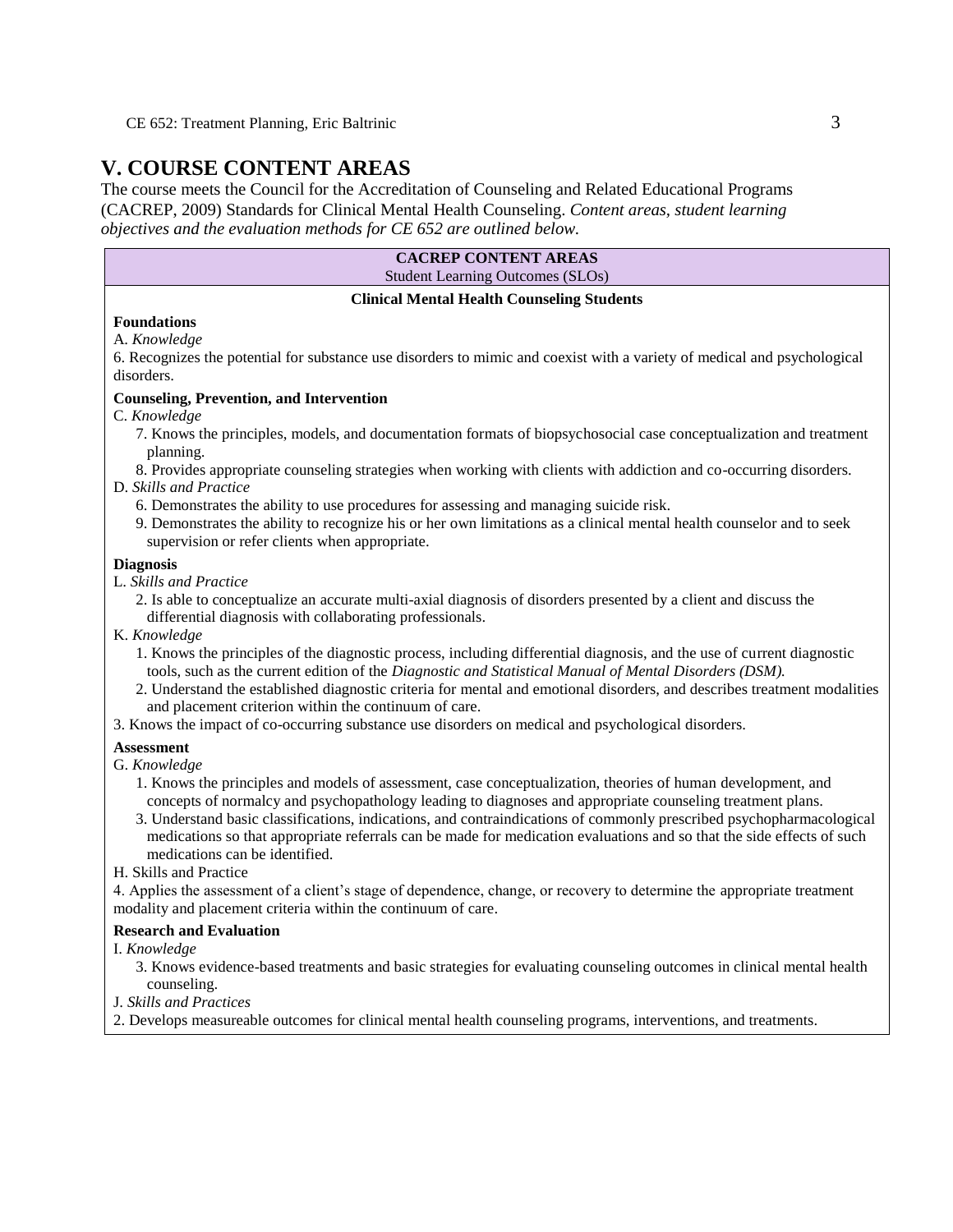## **VI. METHODS OF INSTRUCTION**

- A. Lecture/ discussion
- B. Use of technology and media including videotapes, films, and Power Points
- C. Modeling
- D. Internet-based learning
- E. Case presentations with instructor and peer feedback
- F. Case studies and responses to structured exercises
- G. Reflective self-evaluations

## **VII. COURSE EVALUATION METHODS**

|                                | <b>Assignment (Description and Number)</b>          | <b>Points Possible</b> |
|--------------------------------|-----------------------------------------------------|------------------------|
|                                | Attendance and Participation (individual and group) | <b>100</b>             |
|                                | Treatment Plan Components**                         | $25x4=100$             |
| 3                              | Treatment Team Case Conference**                    | <b>100</b>             |
| 4<br>Treatment Plan Paper*     |                                                     | <b>100</b>             |
| <b>Total Points for Course</b> |                                                     | 400                    |

\* Individual assignment/activities \*\* In-class small group assignments/activities

#### **A. Description of Assignments**

#### **1. Attendance and Participation (100 points)**

Attendance and participation in classroom activities are essential in order for students to gain full benefit from this course. Students are expected to attend all class sessions and contribute to the class by presenting their ideas, reactions, questions and concerns in relation to class discussions. If you are know you are going to miss more than one class this semester, it is better to postpone registration until the next semester when you will be able to be present for all the classes. *Please note:* In the event of a missed class, the course instructor expects students to notify the instructor of the reasons for missing the class in writing (e.g., Email). Informing the instructor of an absence from class does not guarantee an "excused" absence. Additional documentation may be requested at the discretion of the course instructor. See rubric below.

#### **2. Treatment Plan Components (25 points per section x 4 = 100)**

Students will work (during class time) in small groups to complete components of a comprehensive assessment and treatment plan based on a case study assigned by the instructor, or a case study of the groups own design. Students will complete one the four treatment plan components per class over the course of four weeks. It is important that you attend these classes. In the event of inclement weather or some other factors, the assignment will be posted on D2L. (See *VIII. Course Schedule* below for details) Groups will be assigned on the first day of class. The treatment plan components include:

- 1. Diagnostic Assessment (25 points)
- 2. Case Conceptualization (25 points)
- 3. Treatment Plan (25 points)
- 4. Negotiating the Plan with the Client—Role Play (25 points)

#### **3. Treatment Team Case Conference (75 points)**

Students will present one of the 10 case studies from the course text as a treatment team (i.e., small groups). Presentations will last 30-45 minutes in length and require that all group members take equal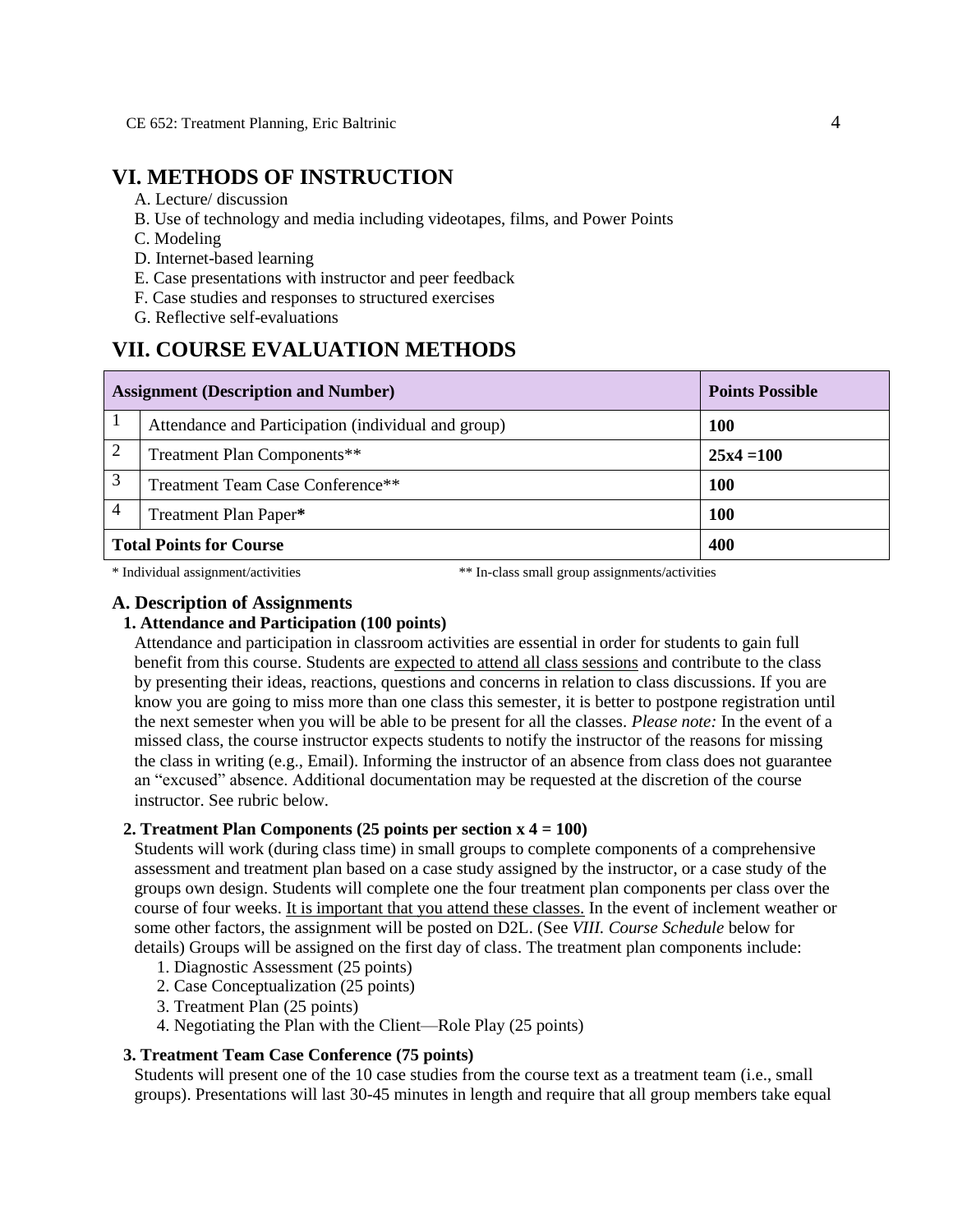responsibility for the content areas. Students may organize their case presentation using a PowerPoint shell of some other means. Handouts are expected for the course instructor and fellow students. *Please note:* Additional details and a grading rubric will be provided by the instructor well in advance of the due date for the assignment.

### **4. Treatment Plan Paper (25 points per section x 4 = 100 points)**

Students will prepare an 8-10 page creative written comprehensive treatment plan that includes treatment plan components 1-4 above based on a case study of their choosing. Students may not use the case studies from the text, or the case studies used to complete the *Treatment Plan Components*, for this assignment (see 2 above).

**Grading Scale (Course):**

 $380-400 = A$  $360-379 = B$  $340 - 359 = C$  $220 - 239 = D$ Below  $219 = F$ 

## **B. Course Rubrics**

#### **1. Attendance and Participation**

| <b>Criteria</b>                    | <b>Excellent</b>                                                                                                     | Average                                                                                                                                                                                            | Fair                                                                                                                                                                                           | Poor                                                                                                                                                                                                                                 |
|------------------------------------|----------------------------------------------------------------------------------------------------------------------|----------------------------------------------------------------------------------------------------------------------------------------------------------------------------------------------------|------------------------------------------------------------------------------------------------------------------------------------------------------------------------------------------------|--------------------------------------------------------------------------------------------------------------------------------------------------------------------------------------------------------------------------------------|
| <b>Individual</b><br>Participation | Regularly asks<br>questions or gives<br>responses that<br>indicate reflection<br>and knowledge of<br>class material. | Occasionally asks<br>questions or gives<br>responses that<br>indication reflection,<br>some knowledge of<br>class material.                                                                        | Rarely asks<br>questions or gives<br>responses that<br>indicate familiarity<br>with class material.                                                                                            | Does not ask<br>questions or give<br>responses that<br>indicate<br>familiarity with<br>topics for class.                                                                                                                             |
| Group<br>Participation             | Actively<br>participates in<br>small group<br>activities.                                                            | Reluctantly participates<br>in small group<br>activities.                                                                                                                                          | Rarely participates<br>in small group<br>activities.                                                                                                                                           | Does not<br>participate in<br>small group<br>activities.                                                                                                                                                                             |
| <b>Attendance</b>                  | Attends every<br>class. Is always on<br>time and stays<br>until the end of<br>class.                                 | Absent for one class,<br>turns in make-up paper<br>that reflects analysis,<br>synthesis and<br>evaluation of subject<br>matter. Is usually on<br>time and usually stays<br>until the end of class. | Misses more than<br>one class; makes up<br>classes by writing a<br>paper with an<br>analysis, synthesis<br>and evaluation of<br>subject matter.<br>Occasionally comes<br>late or leaves early. | Misses more<br>than one class;<br>does not make<br>up missed<br>classes with a<br>paper that<br>indicates<br>analysis,<br>synthesis and<br>evaluation of<br>subject matter.<br>Frequently<br>comes late or<br>leaves class<br>early. |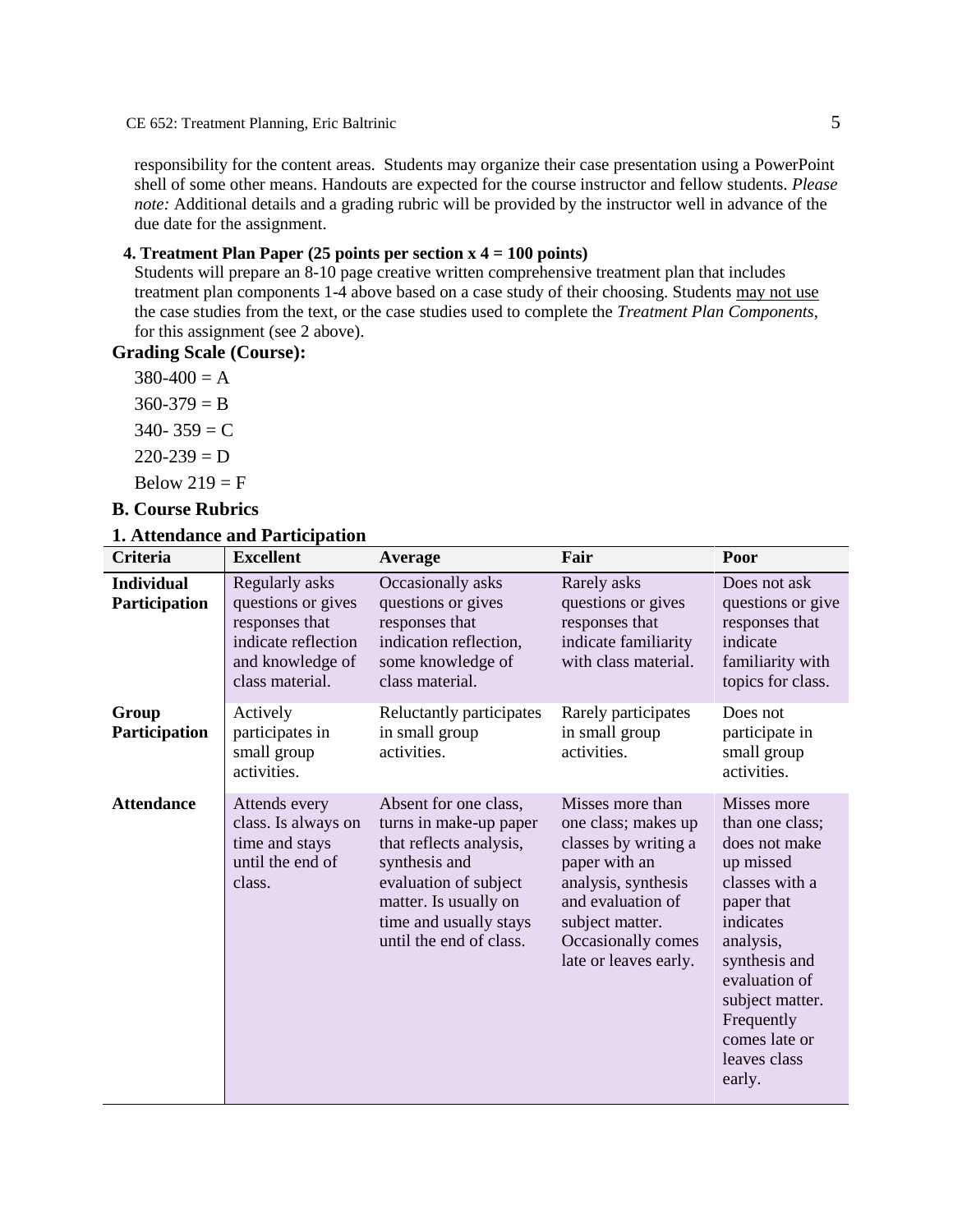| <b>Total Score</b>                                                          | 85 to 100<br>71 to 84                                                                                                                                                                                                                                                       |                                                                                                                                                                                                                                                                      | 59 to 70                                                                                                                                                                                                                                                                             | 58 or less                                                                                                                                                                                                                                           |
|-----------------------------------------------------------------------------|-----------------------------------------------------------------------------------------------------------------------------------------------------------------------------------------------------------------------------------------------------------------------------|----------------------------------------------------------------------------------------------------------------------------------------------------------------------------------------------------------------------------------------------------------------------|--------------------------------------------------------------------------------------------------------------------------------------------------------------------------------------------------------------------------------------------------------------------------------------|------------------------------------------------------------------------------------------------------------------------------------------------------------------------------------------------------------------------------------------------------|
| 2. Diagnostic Assessment (Treatment Plan Components & Treatment Plan Paper) |                                                                                                                                                                                                                                                                             |                                                                                                                                                                                                                                                                      |                                                                                                                                                                                                                                                                                      |                                                                                                                                                                                                                                                      |
| <b>Criteria</b>                                                             | <b>Excellent</b>                                                                                                                                                                                                                                                            | Average                                                                                                                                                                                                                                                              | Fair                                                                                                                                                                                                                                                                                 | Poor                                                                                                                                                                                                                                                 |
| Symptomology                                                                | Symptomology<br>completely first<br>diagnostic criteria in<br>DSM-5                                                                                                                                                                                                         | Symptomology<br>mostly fits<br>diagnostic<br>criteria in DSM-5;                                                                                                                                                                                                      | Symptomology<br>partially fits the<br>diagnostic criteria<br>in the DSM-5;                                                                                                                                                                                                           | No symptoms fit<br>the diagnostic<br>criteria from<br>DSM-5.                                                                                                                                                                                         |
| <b>History</b><br>Duration,                                                 | Family of origin,<br>cultural considerations.<br>current<br>stressors, developmental<br>history (if applicable),<br>losses, trauma, CD,<br>medical, psychiatric,<br>other agency<br>involvement completely<br>present and totally<br>accurate.<br>Present, totally accurate | Family of origin,<br>cultural<br>considerations,<br>current stressors,<br>other information,<br>developmental<br>history (if<br>applicable),<br>losses, trauma,<br>CD medical,<br>psychiatric, other<br>agency<br>involvement<br>mostly included.<br>Present, mostly | Few elements of<br>family of origin,<br>cultural<br>considerations,<br>current stressors,<br>other information,<br>developmental<br>history (if<br>appropriate),<br>losses, trauma, CD,<br>medical,<br>psychiatric, other<br>agency<br>involvement<br>included.<br>Present, somewhat | No elements of<br>family of origin,<br>cultural<br>considerations,<br>current<br>stressors, other,<br>developmental<br>history, losses,<br>trauma, CD,<br>medical,<br>psychiatric, other<br>agency<br>involvement are<br>present.<br>Not present, or |
| Frequency,<br>and Intensity<br>of Symptoms                                  |                                                                                                                                                                                                                                                                             | accurate.                                                                                                                                                                                                                                                            | accurate                                                                                                                                                                                                                                                                             | not accurate.                                                                                                                                                                                                                                        |
| <b>Functional</b><br><b>Impairment</b>                                      | Present, totally accurate.                                                                                                                                                                                                                                                  | Present, mostly<br>accurate.                                                                                                                                                                                                                                         | Present, somewhat<br>accurate                                                                                                                                                                                                                                                        | Not present, or<br>not accurate.                                                                                                                                                                                                                     |
| <b>Analysis of</b><br><b>Other Factors</b>                                  | Strengths, relationships,<br>life situations, cultural<br>influences, health<br>problems present, and<br>totally accurate.                                                                                                                                                  | Strengths,<br>relationships, life<br>situations, cultural<br>influences, health<br>problems and<br>potential<br>interaction with<br>diagnosis present,<br>mostly accurate.                                                                                           | Strengths,<br>relationships, life<br>situations, cultural<br>influences, health<br>problems and<br>potential<br>interaction with<br>diagnosis present,<br>somewhat accurate.                                                                                                         | Strengths,<br>relationships, life<br>situations,<br>cultural<br>influences,<br>health problems<br>and potential<br>interaction with<br>diagnosis not<br>present or not<br>accurate.                                                                  |
| <b>Total Score</b>                                                          | 25 or more                                                                                                                                                                                                                                                                  | 22 to 24                                                                                                                                                                                                                                                             | 19 to 21                                                                                                                                                                                                                                                                             | 0 to 18                                                                                                                                                                                                                                              |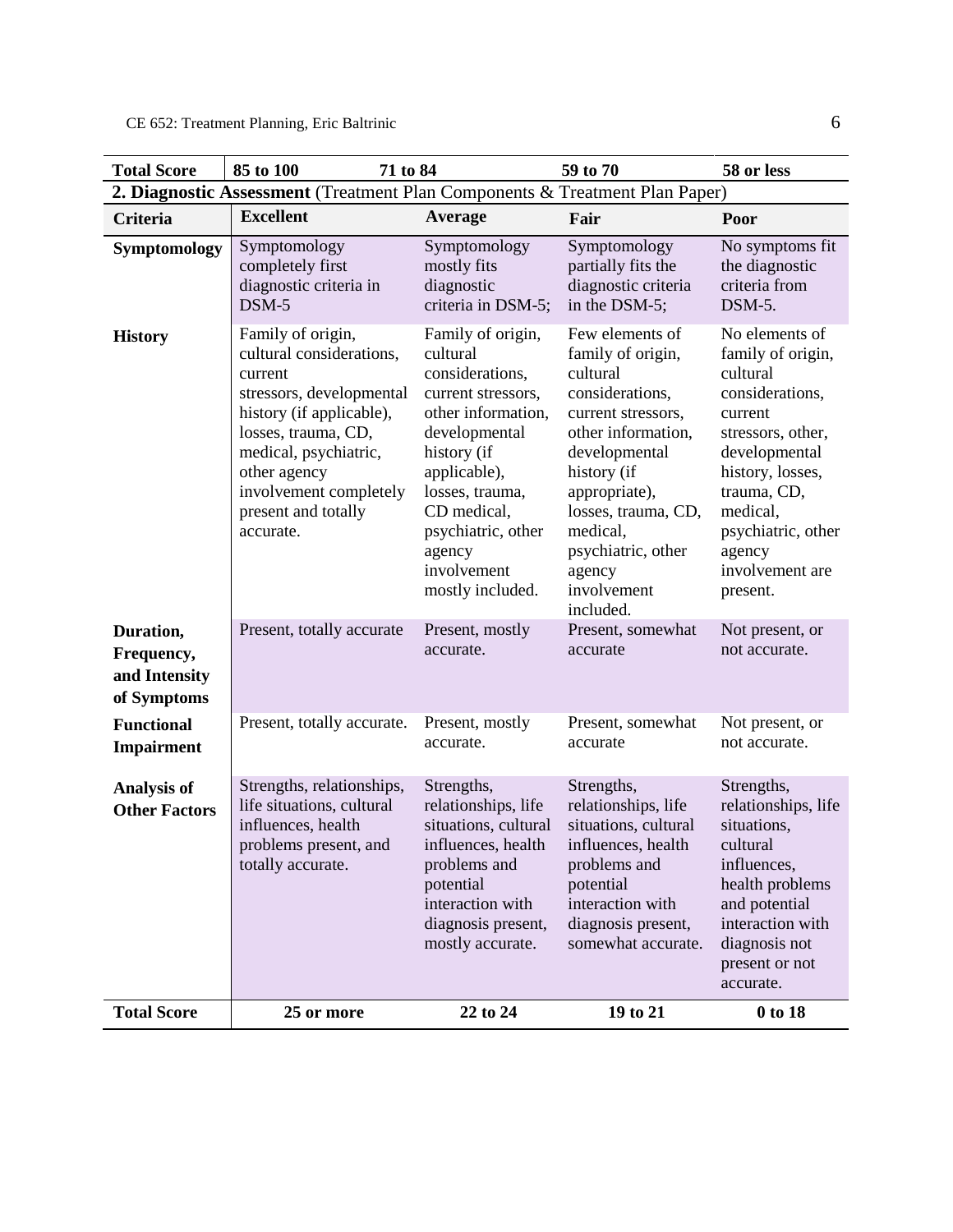| <b>Criteria</b>                                                                              | <b>Excellent</b>                                                                                                                                                                                                                                                      | Average                                                                                                                                                                                                                           | Fair                                                                                                                                                                                                                          | Poor                                                                                                                                                                                        |
|----------------------------------------------------------------------------------------------|-----------------------------------------------------------------------------------------------------------------------------------------------------------------------------------------------------------------------------------------------------------------------|-----------------------------------------------------------------------------------------------------------------------------------------------------------------------------------------------------------------------------------|-------------------------------------------------------------------------------------------------------------------------------------------------------------------------------------------------------------------------------|---------------------------------------------------------------------------------------------------------------------------------------------------------------------------------------------|
| Cause,<br>Prognosis, and<br><b>Consequences</b>                                              | Present, obvious,<br>totally accurate                                                                                                                                                                                                                                 | Present, obvious,<br>mostly accurate.                                                                                                                                                                                             | Present, obtuse,<br>somewhat accurate.                                                                                                                                                                                        | Not present                                                                                                                                                                                 |
| <b>Theoretical</b><br><b>Framework</b><br>for Describing<br><b>Client</b><br><b>Problems</b> | Present, obvious,<br>totally accurate                                                                                                                                                                                                                                 | Present, obvious,<br>mostly accurate.                                                                                                                                                                                             | Present, obtuse,<br>somewhat accurate                                                                                                                                                                                         | Not present                                                                                                                                                                                 |
| <b>Multicultural</b><br><b>Considerations</b>                                                | Present, obvious,<br>totally accurate                                                                                                                                                                                                                                 | Present, obvious,<br>somewhat<br>mostly accurate.                                                                                                                                                                                 | Present, obtuse,<br>somewhat accurate.                                                                                                                                                                                        | Not present                                                                                                                                                                                 |
| <b>Analysis of</b><br><b>Other Factors</b>                                                   | Strengths,<br>relationships, life<br>situations,<br>cultural<br>influences, health<br>problems,<br>potential<br>interaction with<br>diagnosis and<br>conceptualization<br>of problem<br>present, obvious<br>and totally<br>accurate.<br>Theoretical<br>model present. | Strengths,<br>relationships, life<br>situations,<br>cultural<br>influences, health<br>problems and<br>potential<br>interaction with<br>diagnosis, and<br>conceptualization<br>of problem<br>present, obvious,<br>mostly accurate. | Strengths,<br>relationships, life<br>situations, cultural<br>influences, health<br>problems and potential<br>interaction with<br>diagnosis, and<br>conceptualization of<br>problem present,<br>obvious, somewhat<br>accurate. | Strengths,<br>relationships, life<br>situations, cultural<br>influences, health<br>problems and<br>potential interaction<br>with diagnosis,<br>conceptualization of<br>problem not present. |
| <b>Barriers</b> to<br><b>Success in TX</b>                                                   | Present, obvious<br>and somewhat<br>accurate.                                                                                                                                                                                                                         | Present, obvious,<br>mostly accurate.                                                                                                                                                                                             | Present, obtuse,<br>somewhat accurate.                                                                                                                                                                                        | Not present.                                                                                                                                                                                |
| Length                                                                                       | 300 words or<br>fewer                                                                                                                                                                                                                                                 | Fewer than 200<br>words, more than<br>325 words.                                                                                                                                                                                  | Fewer than 150 words,<br>more than 350 words.                                                                                                                                                                                 | Fewer than 100<br>words, more than<br>400 words.                                                                                                                                            |
| <b>Total Score</b>                                                                           | 25 or more                                                                                                                                                                                                                                                            | 22 to 24                                                                                                                                                                                                                          | 19 to 21                                                                                                                                                                                                                      | 0 to 18                                                                                                                                                                                     |

**3. Case Conceptualization** (Treatment Plan Components & Treatment Plan Paper)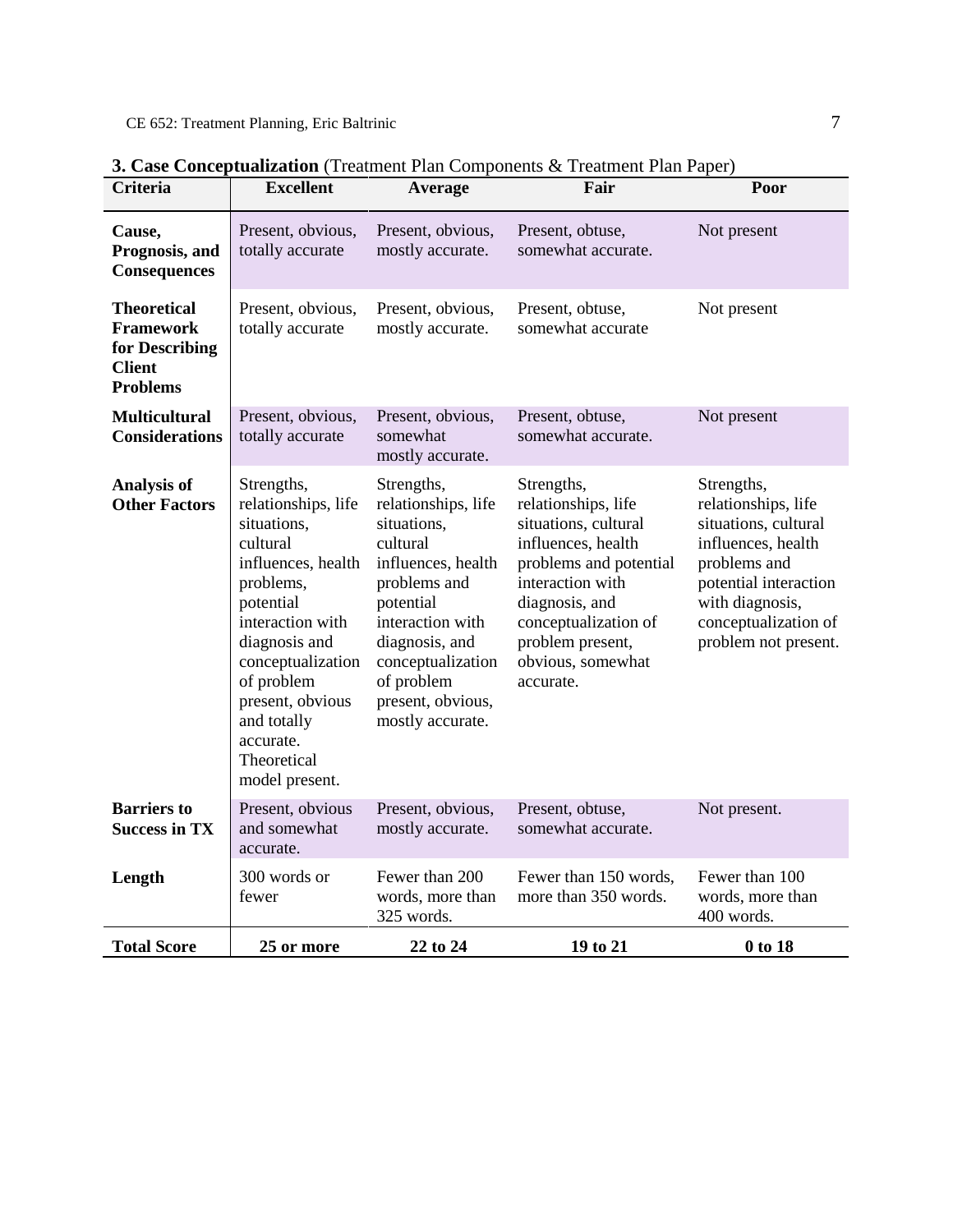CE 652: Treatment Planning, Eric Baltrinic 8

| <b>Treatment Plan Excellent</b>                       |                                                                                                                       | <b>Average</b>                                                                | Fair                                                                                                                                                          | Poor                                                                                            |
|-------------------------------------------------------|-----------------------------------------------------------------------------------------------------------------------|-------------------------------------------------------------------------------|---------------------------------------------------------------------------------------------------------------------------------------------------------------|-------------------------------------------------------------------------------------------------|
| <b>Objective</b><br><b>Goals</b>                      | Three goals accurately Two goals accurately Two goals either<br>reflect major symptoms reflect major<br>of diagnosis. | symptoms of<br>diagnosis.                                                     | somewhat reflect<br>major symptoms of<br>the diagnosis from<br>DSM-5 or one goal<br>completely reflects a<br>major symptom of<br>the diagnosis from<br>DSM-5. | No goals somewhat<br>accurately reflect a<br>major symptom of<br>the diagnosis from<br>$DSM-5.$ |
| <b>Measureable</b><br>Goals                           | Three goals are<br>completely<br>measureable.                                                                         | Two goals are<br>completely<br>measureable.                                   | Two goals are<br>somewhat<br>measureable or one.<br>goal is completely<br>measureable.                                                                        | No goals are<br>measureable.                                                                    |
| <b>Strategies and</b><br>Number of<br><b>Sessions</b> | Three or more<br>strategies are theory<br>related. Number of<br>sessions is present.                                  | Two or more goals<br>are theory related.<br>Number of sessions<br>is present. | Two strategies are<br>theory related.<br>Number of sessions<br>is not present.                                                                                | One strategy is<br>theory related.<br>Number of sessions<br>is not present.                     |
| <b>Total Score</b>                                    | 25 or more                                                                                                            | 22 to 24                                                                      | 19 to 21                                                                                                                                                      | 0 to 18                                                                                         |

| 4. Treatment Plan (Treatment Plan Components & Treatment Plan Paper) |  |  |  |  |
|----------------------------------------------------------------------|--|--|--|--|
|----------------------------------------------------------------------|--|--|--|--|

## **5. Negotiating a Treatment Plan with Clients/Script Development (25 points)**

Students will develop and practice negotiating change goals guided by their Treatment Plan Components through in-class role plays. The scripts for the treatment plan paper should be no less that 300 words and include counselor prompts and client responses. Examples will be developed in class in advance of the due date of the final assignment (i.e., the Treatment Plan Paper).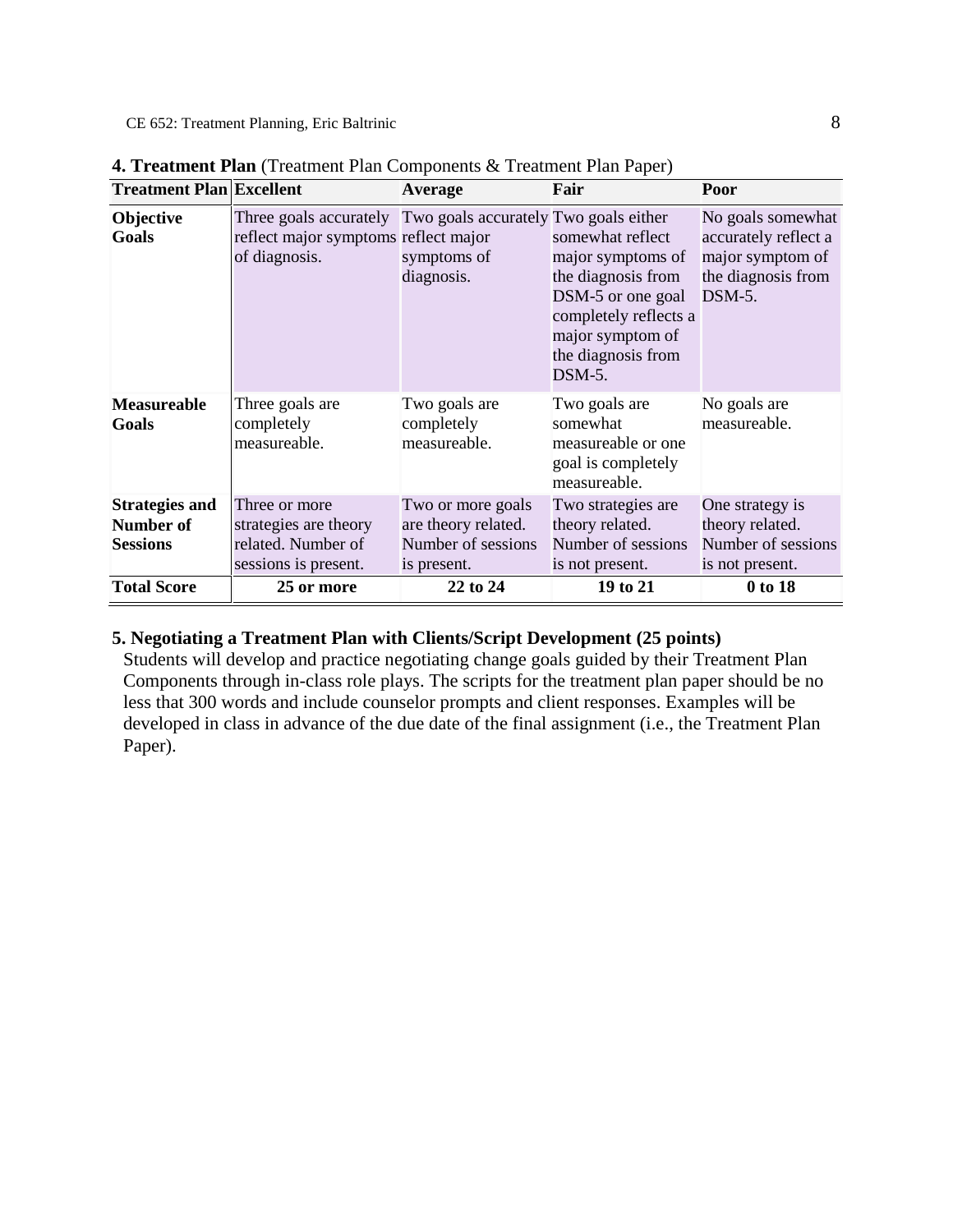## **VIII. UNIVERSITY EXPECTATIONS & COURSE POLICIES**

#### **A. University Expectations and Resources**

- **Diversity Statement:** This is meant to be a safe, welcoming, and inclusive classroom environment for students of all races, ethnicities, sexual orientations, gender identities/variances, ages, religions, economic classes, and ability statuses. As such, you will be encouraged and challenged to use language and basic counseling techniques that are respectful, inclusive, representative and culturally appropriate.
- **Academic Integrity:** Students are expected to practice professionalism and academic integrity in all assignments and class discussions. This includes but is not limited to treating other students and the professor respectfully, engaging in meaningful class discussions, thinking and writing critically and thoughtfully, creating original works, and citing all resources using APA format. Plagiarism will result in loss of credit for this course, and further consequences may result from the university system. The collegiate policy on plagiarism and cheating is outlined in the Student Handbook. It is your responsibility to be aware of this policy. You can also find it online at: [http://www.winona.edu/sld/academicintegrity.asp.](http://www.winona.edu/sld/academicintegrity.asp)
- **Electronic Device Notice:** As a matter of courtesy to your classmates and the instructor, please turn off your beepers, cell phones, and any other electronic devices that make any noise.
- **Laptop/PDA Policy:** Excluding students with a documented disability, the use of laptops and PDAs in class is prohibited without prior permission of the instructor.
- **Class Visitor Policy:** Due to the clinical nature of this course in this curriculum, visitors of any age are not allowed without prior permission of the instructor.
- **E-mail Policy:** You are assigned a university e-mail account that will be used by professors. Students should make every effort to get to know their account and check it regularly.
- **Accommodations:** Students with documented disabilities who may need accommodations, who have any medical emergency information the instructor should know of, or who need special arrangements in the event of an evacuation, should make an appointment with the instructor as soon as possible, no later than the 1st week of the term. According to Section 504 of the Rehabilitation Act of 1973, students with disabilities have the right to receive necessary reasonable accommodations and support services to allow equal access at Winona State University. If you have a disability that requires accommodations, you are eligible for support through access services, found at [http://www.winona.edu/accessservices/gettingstarted.asp.](http://www.winona.edu/accessservices/gettingstarted.asp)
- **Commitment to Inclusive Excellence:** WSU recognizes that our individual differences can deepen our understanding of one another and the world around us, rather than divide us. In this class, people of all ethnicities, genders and gender identities, religions, ages, sexual orientations, disabilities, socioeconomic backgrounds, regions, and nationalities are strongly encouraged to share their rich array of perspectives and experiences. If you feel your differences may in some way isolate you from WSU's community or if you have a need of any specific accommodations, please speak with the instructor early in the semester about your concerns and what we can do together to help you become an active and engaged member of our class and community. Campus resources for students: [http://www.winona.edu/diversity/estatement.asp.](http://www.winona.edu/diversity/estatement.asp)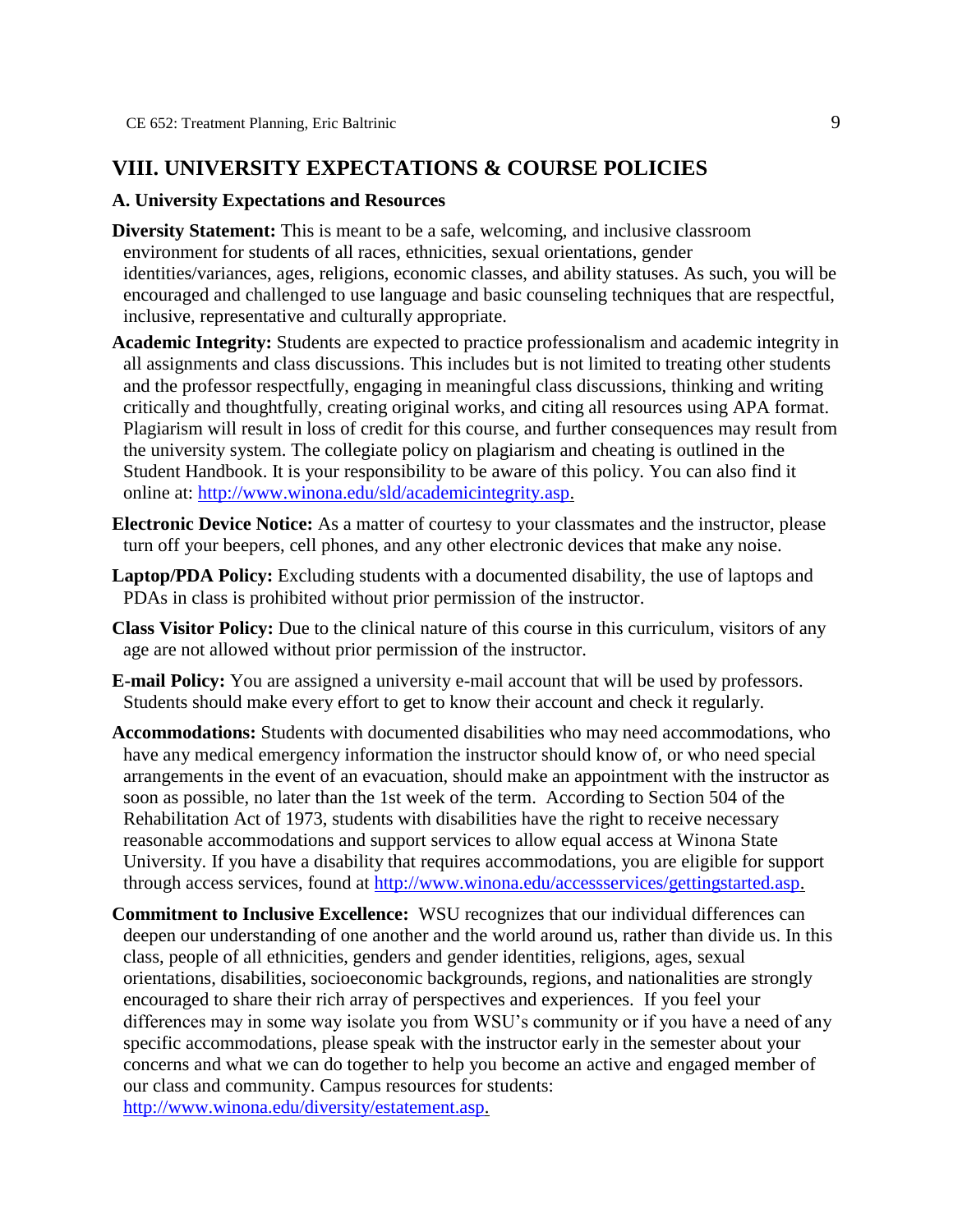CE 652: Treatment Planning, Eric Baltrinic 10

## **B. Graduate Student Resources**

**General Information:** Academic calendar, forms and other procedures for graduate students can be found at<http://www.winona.edu/gradstudies/currentstudents.asp>

WSU-Rochester Student & Campus Services, UCR Room SS128, 285-7100, [\(www.winona.edu/rochester/\)](http://www.winona.edu/rochester/): RCTC Counseling Center, UCR Room SS133; 285-7260 [\(www.rctc.edu/counseling\\_career\\_center/\)](http://www.rctc.edu/counseling_career_center/) UCR Learning Center, UCR Room AT306; 285-7182

**Counseling Services:** Graduate school can be very stressful. Counselors are available in Winona and through partnership with RCTC on the UCR campus to help you with a wide range of difficulties.

WSU counselors in Winona are located in the Integrated Wellness Complex 222 and they can be reached at 457-5330. The RCTC Counseling Center is located in SS 133 and can be reached at 285-7260.

**Other Support Services:** WSU-Rochester Student & Campus Services Office and the WSU Inclusion and Diversity Office are dedicated to helping students of all races, ethnicities, economic backgrounds, nationalities, and sexual orientations. They offer tutoring and a wide range of other resources.

The WSU-R Student & Campus Services Office is located in Room SS128 on the UCR campus and can be reached at 285-7100. The WSU Inclusion & Diversity Office is located in Kryzsko Commons Room 122, and they can be reached at 457-5595. Information about the *KEAP Center*, dedicated to supporting diversity on campus, can be found here: [http://www.winona.edu/diversity/22.asp.](http://www.winona.edu/diversity/22.asp)

*UCR Learning Center – Rochester***:** For help with writing and the development of papers on the WSU-Rochester campus, contact personnel in AT306 or call 285-7182.

*Writing Center - Winona:* The Writing Center offers free, individualized instruction in all forms and disciplines during any stage of writing, reading, or research. Call 507.457.5505 for an appointment. Walk-ins also welcome.

**Student Grievances:** Students are encouraged to speak directly with instructors when concerns arise. When issues cannot be resolved between the student and the instructor, students have the right to due process. Such complaint procedures are available online at: <http://www.winona.edu/sld/studentgrievance.asp>